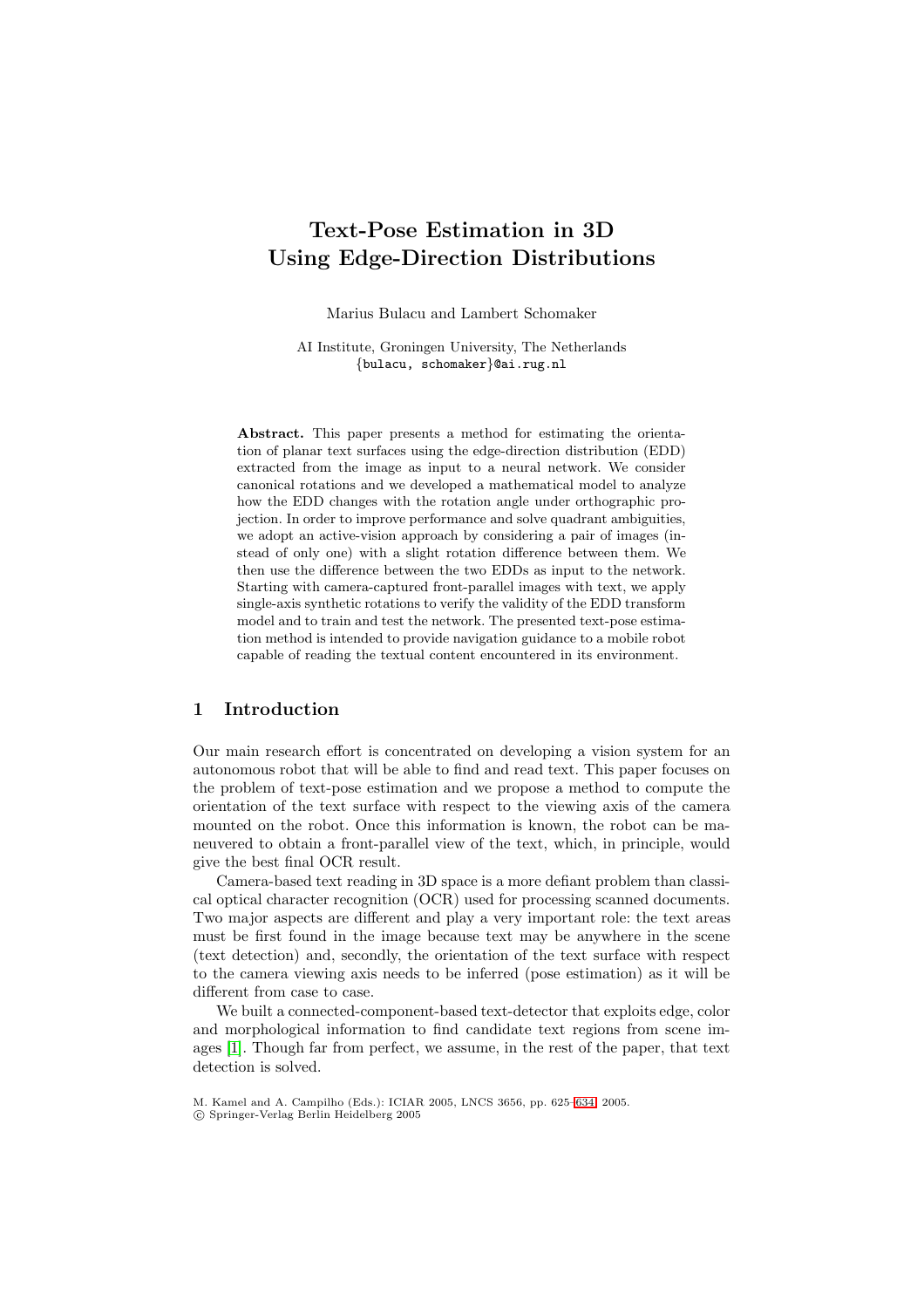After text detection, the orientation of the text surface must be determined. A very effective solution to text-pose estimation is based on finding vanishing points of text lines [\[2,](#page-9-2) [3\]](#page-9-3). This type of knowledge-based approach has to impose restrictions on text layout and the search for vanishing points is computationally expensive.



<span id="page-1-0"></span>**Fig. 1.** a) Experimental setup. b) Text-pose estimation method. The neural network has one input unit for every EDD bin. The rotation angle is given by the output unit.

In contrast, we assume a different approach that can best be described as a simple shape-from-texture model. Determining the orientation (pose) and curvature (shape) of 3D surfaces from image texture information is a core vision problem. The proposed solutions make assumptions regarding the texture (isotropic [\[4\]](#page-9-4) or homogeneous [\[5\]](#page-9-5)) and type of image projection (perspective [\[6\]](#page-9-6) or orthographic [\[7\]](#page-9-7)). These general shape-from-texture algorithms rely on differential distortions in the local spatial frequency spectra of neighboring image patches. However, text texture does not have texels, it is homogeneous only in a stochastic sense and also, as we shall see, strongly directional, being a difficult candidate for the classical shape-from-texture algorithms.

We adopt a simplified, but more robust, feature-based method to solve the problem of text-pose estimation. The feature that we shall use is the angular distribution of directions in the text region extracted from the edges. This distribution changes systematically with the rotation angle and we develop a mathematical model to describe this trend. We then show how the rotation angle of the text surface can be recovered back from the *edge-direction distribution* (EDD) using a feed-forward neural network. We assume that text lies on a planar surface and we consider only single axis rotations. In this case, the general shape-from-texture problem reduces to determining the slant angle (the angle between the normal and the viewing axis Z) for rotations around the X and Y axes. We impose these constraints in order to obtain a basic module working on the robot in real-time, rather than a broad and generic solution. Because robot motion is confined to the horizontal plane, only the rotation angle  $(\beta)$  of text around the vertical axis  $(Y)$  can be used for repositioning (see fig. [1a](#page-1-0)).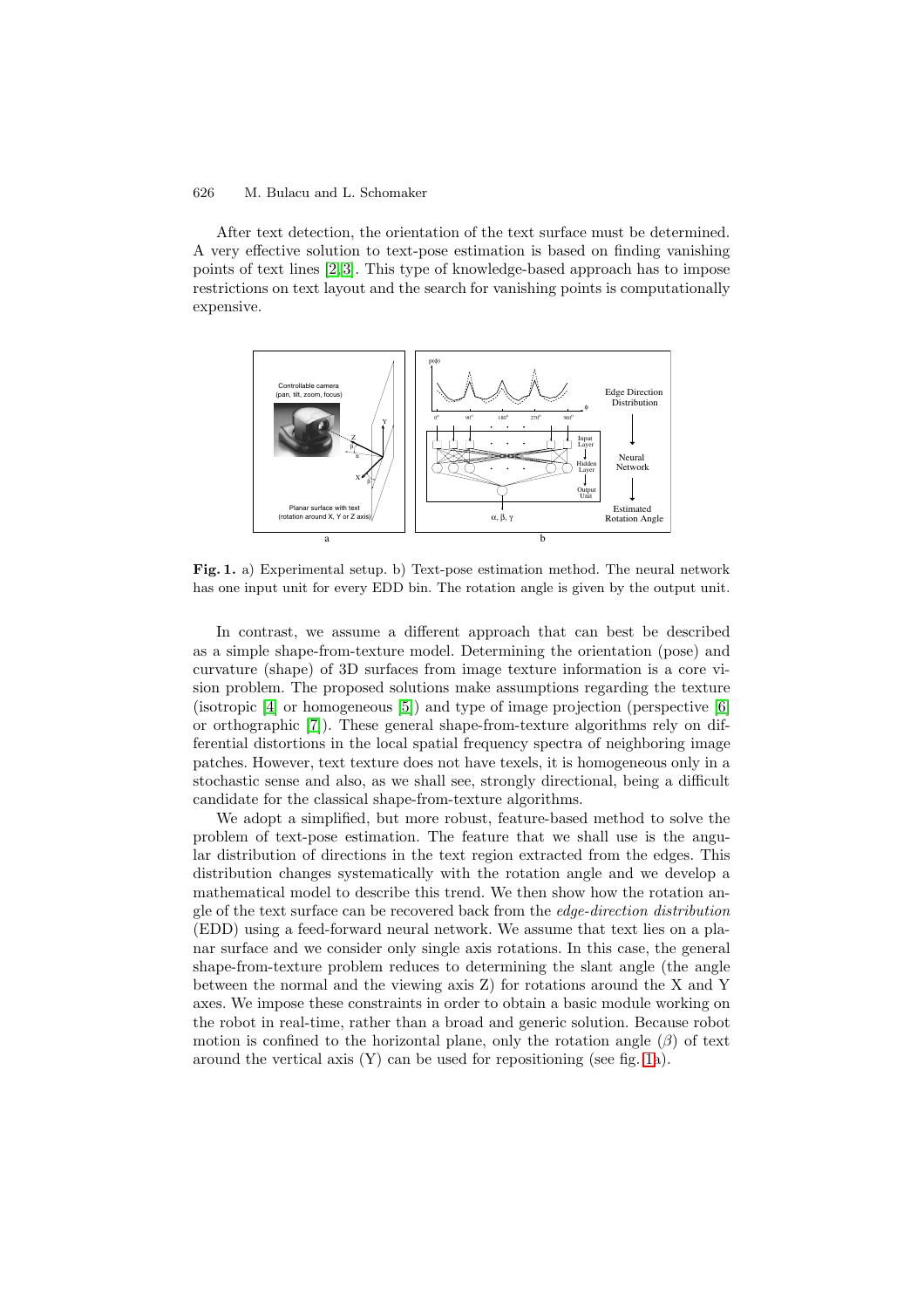## **2 Extraction of the Edge-Direction Distribution**

The probability distribution of edge directions in the text area is extracted following a classical edge-detection method. Two orthogonal Sobel kernels  $S_x$  and  $S_y$  are convolved with the image I (in eq. [1,](#page-2-0)  $\otimes$  represents the convolution operator). The responses  $G_x$  and  $G_y$  represent the strengths of the local gradients along the x and y directions. We compute the orientation angle  $\phi'$  of the gradient vector measured from the horizontal (gradient phase). A correction of 90 degrees is then applied to go from gradient-direction  $(\phi)$  to edge-direction  $(\phi)$ , which is a more intuitive measure.

$$
G_x = S_x \otimes I, \ G_y = S_y \otimes I, \ \phi' = \arctan(\frac{G_y}{G_x}), \ \phi = \phi' + \frac{\pi}{2}
$$
 (1)

<span id="page-2-0"></span>As the convolution runs over the image, we build an angle histogram of the edge-directions by counting the pixels where the gradient surpasses a chosen threshold. In the end, the edge-direction histogram is normalized to a probability distribution  $p(\phi)$ .

# **3 Text Rotation in 3D and Transform Model for the EDD**

In this section, we analyze how the EDD changes with the rotation angle. We shall consider canonical rotations of a planar text surface under orthographic projection.

## **Rotation Around X Axis**

Consider a needle OA of length  $l_0$  initially contained in the front-parallel plane XOY and oriented at angle  $\phi_0$  from to the horizontal. We rotate it by angle  $\alpha \in (-90^{\circ}, +90^{\circ})$  around X axis to the new position OA' and then we project it back onto the front-parallel plane to OB (see fig. [2a](#page-2-1)). The projection OB will



<span id="page-2-1"></span>Fig. 2. a) Text rotation around X axis, b) EDD change after rotation around X by  $50^{\circ}$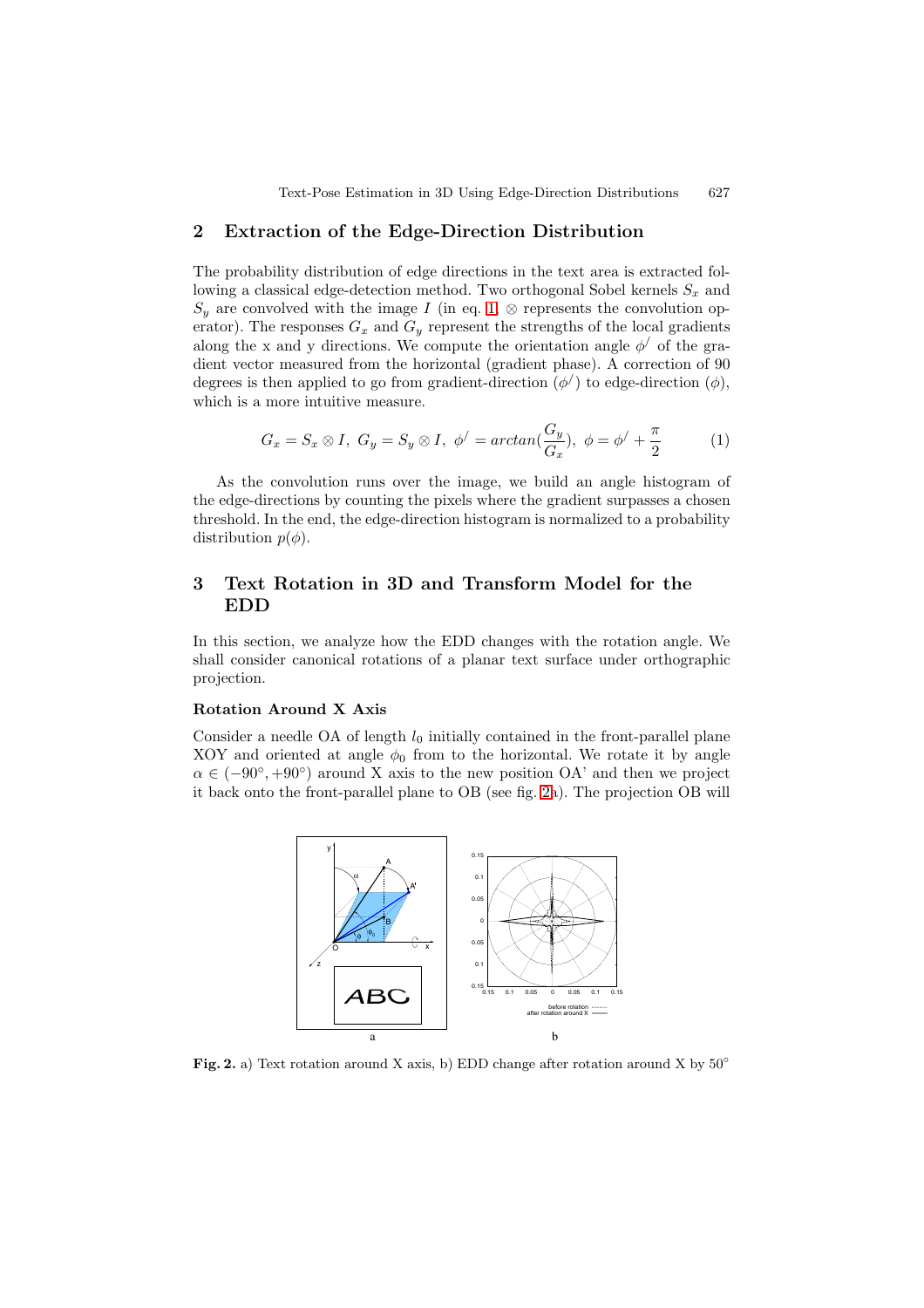be of length  $l$  ( $l < l_0$ ) and oriented at angle  $\phi$  ( $\phi < \phi_0$ ) from the horizontal. The projection equations are:

$$
l_x = l\cos\phi = l_0\cos\phi_0, \ l_y = l\sin\phi = l_0\sin\phi_0\cos\alpha \tag{2}
$$

Forward and backward relations for needle length and orientation are:

$$
l = l_0 \sqrt{1 - \sin^2 \phi_0 \sin^2 \alpha}, \ l_0 = l \frac{\sqrt{1 - \cos^2 \phi \sin^2 \alpha}}{\cos \alpha}
$$
 (3)

$$
\phi = \arctan(\tan\phi_0 \cos\alpha), \ \phi_0 = \arctan(\frac{\tan\phi}{\cos\alpha})
$$
\n(4)

The initial needle OA and its projection OB will appear at rescaled dimensions in the image. If we consider that the needle actually stands for a small edge fragment, we can now describe how the text EDD changes from the initial  $p_0(\phi_0)$ to  $p_{\alpha}(\phi)$  after rotation. Two elements need to be taken into account: the length change  $l_0 \rightarrow l$  and the angle change  $\phi_0 \rightarrow \phi$ . We express the new distribution as:

$$
h(\phi) = p_0(\phi_0) \frac{l}{l_0} \frac{d\phi_0}{d\phi} \tag{5}
$$

<span id="page-3-1"></span>where  $h(\phi)$  are some intermediary values. A renormalization of these values is necessary in order to obtain a proper final probability distribution that adds up to 1.

Therefore, the EDD transform model that we propose is:

$$
p_{\alpha}(\phi) = \frac{h_{\alpha}(\phi)}{\sum_{\phi} h_{\alpha}(\phi)}, \ h_{\alpha}(\phi) = \frac{\cos^2 \alpha}{(1 - \cos^2 \phi \sin^2 \alpha)^{\frac{3}{2}}} p_0(\arctan(\frac{\tan \phi}{\cos \alpha})) \quad (6)
$$

<span id="page-3-0"></span>In eq. [6,](#page-3-0) the intermediary values  $h$  undergo renormalization. The expression for  $h$ is obtained from eq. [5](#page-3-1) after evaluating the lengths ratio and the angle derivative.

Unfortunately, the model cannot be formally developed beyond this point, making the numerical analysis our only option. This is the reason why we for-mulate eq. [6](#page-3-0) using discrete sums. The EDD  $p_{\alpha}(\phi)$  corresponding to rotated text cannot be expressed in closed form as a function of the rotation angle  $\alpha$  and the base EDD  $p_0(\phi_0)$  corresponding to front-parallel text.

Qualitatively, after rotation around X axis, text appears compressed vertically. This foreshortening effect is reflected in the EDD (fig. [2b](#page-2-1)): the horizontal component of the distribution increases at the expense of the vertical one. The changes in EDD are more pronounced at larger angles and this makes possible recovering the rotation angle  $\alpha$ .

#### **Rotation Around Y Axis**

We apply a similar analysis considering a rotation of angle  $\beta \in (-90^{\circ}, +90^{\circ})$ around Y axis (see fig. [3a](#page-4-0)). The projection equations are:

$$
l_x = l\cos\phi = l_0\cos\phi_0\cos\beta, \ l_y = l\sin\phi = l_0\sin\phi_0 \tag{7}
$$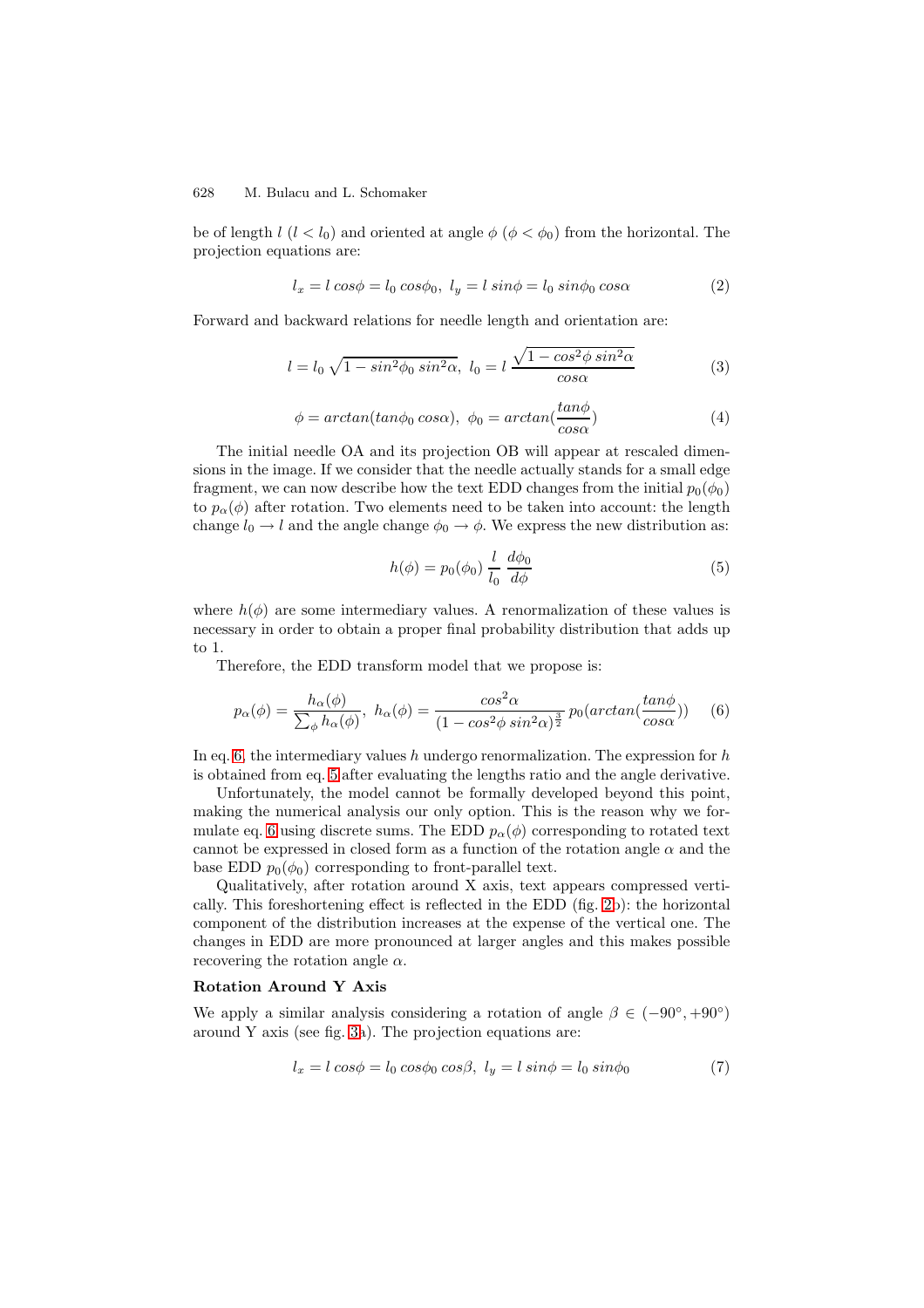Text-Pose Estimation in 3D Using Edge-Direction Distributions 629



<span id="page-4-0"></span>Fig. 3. a) Text rotation around Y axis, b) EDD change after rotation around Y by  $50^{\circ}$ 

Forward and backward relations for needle length and orientation are:

$$
l = l_0 \sqrt{1 - \cos^2 \phi_0 \sin^2 \beta}, \ l_0 = l \frac{\sqrt{1 - \sin^2 \phi \sin^2 \beta}}{\cos \beta}
$$
 (8)

$$
\phi = \arctan(\frac{\tan \phi_0}{\cos \beta}), \ \phi_0 = \arctan(\tan \phi \cos \beta) \tag{9}
$$

<span id="page-4-2"></span>Applying eq. [5,](#page-3-1) the EDD transform model becomes:

$$
p_{\beta}(\phi) = \frac{h_{\beta}(\phi)}{\sum_{\phi} h_{\beta}(\phi)}, \ h_{\beta}(\phi) = \frac{\cos^2 \beta}{(1 - \sin^2 \phi \sin^2 \beta)^{\frac{3}{2}}} p_0(\arctan(\tan \phi \cos \beta)) \quad (10)
$$

where h are intermediary values that undergo renormalization.

Here again,  $p_\beta(\phi)$  (corresponding to rotated text) cannot be expressed in closed form as a function of the rotation angle  $\beta$  and the base EDD  $p_0(\phi_0)$ (corresponding to front-parallel text).

Qualitatively, after rotation around Y axis, text appears compressed horizontally. This foreshortening effect is reflected in the EDD (fig. [3b](#page-4-0)): the vertical component of the distribution increases at the expense of the horizontal one. The rotation angle  $\beta$  can be recovered because the changes in EDD are more pronounced at larger angles.



<span id="page-4-1"></span>Fig. 4. a) Text rotation around Z axis, b) EDD change after rotation around Z by  $40^{\circ}$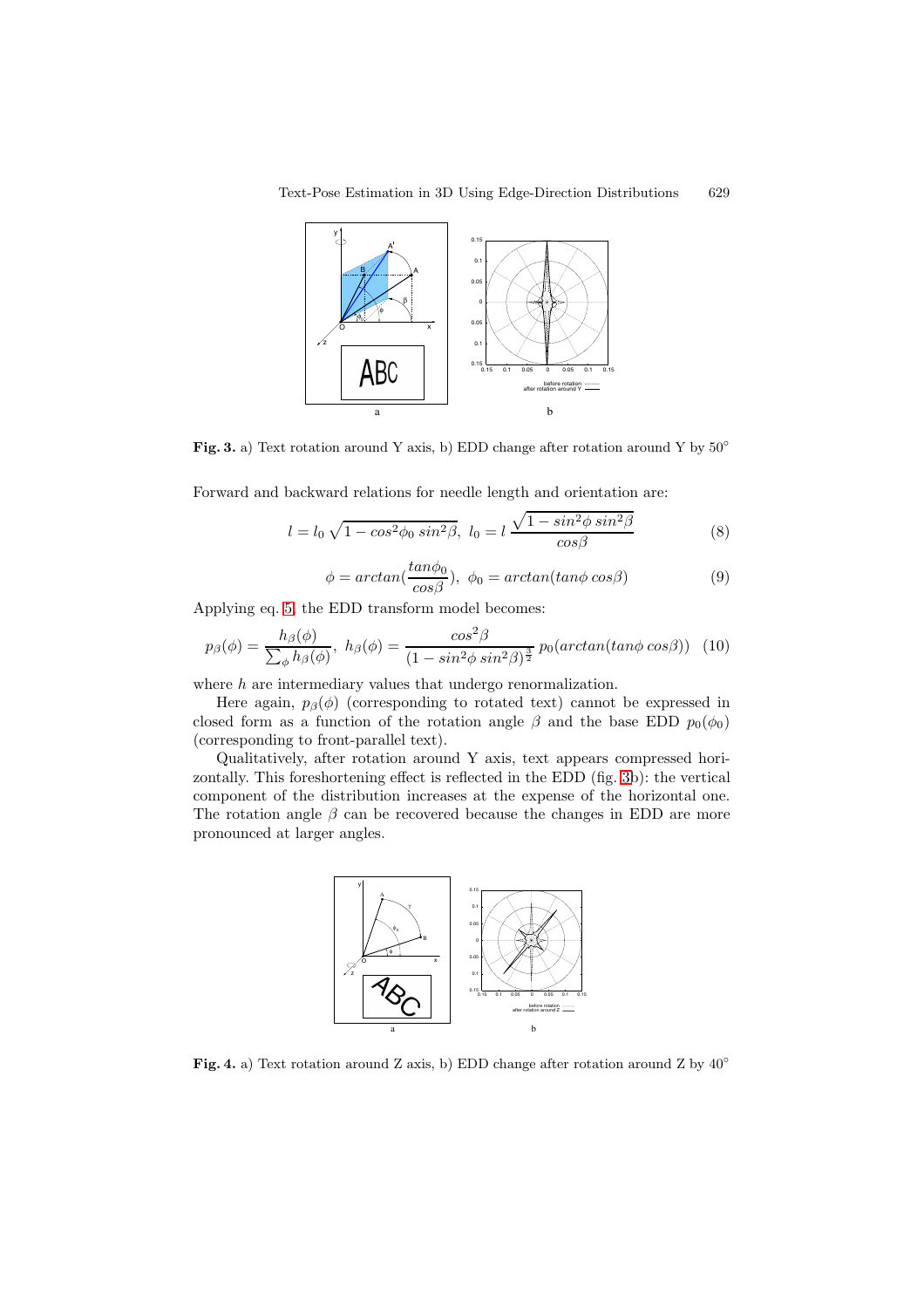#### **Rotation Around Z Axis**

<span id="page-5-0"></span>In this case, text rotation by angle  $\gamma \in (0^{\circ}, 360^{\circ})$  simply results in a rotation of the EDD (considered in polar form) by the same angle (see fig. [4\)](#page-4-1):

$$
\phi = \phi_0 + \gamma, \ l = l_0, \ p_\gamma(\phi) = p_0(\phi - \gamma) \tag{11}
$$

## **4 Text-Pose Estimation Method**

First we attempted to recover the rotation angle using multilinear regression and obtained correlation coefficients larger than 0.85 between the cosine squared of the rotation angle and the probability values in the EDD. But an obvious and more appropriate choice is to use a neural network to extract the nonlinear inverse relationship between the EDD and the rotation angle. The ground-truth data needed to train and test the network is obtained using synthetic rotations starting from front-parallel views.

However, in trying to recover the rotation angle directly from the EDD, two problems appear: font-dependence of the base EDD and quadrant ambiguity.

An important underlying assumptions is that the base EDD corresponding to the front-parallel view is almost the same for all machine-print text. Otherwise, a change in the EDD due to font will be wrongly interpreted as a rotation. This assumption is not true: the EDD is actually different for different fonts. We very successfully exploited this fact in solving the problem of identifying people based on their handwriting [\[8\]](#page-9-8).

The second problem is quadrant ambiguity for rotations around X and Y: under orthographic projection, text looks the same under rotation of  $+\alpha$  and  $-\alpha$  $(+\beta \text{ and } -\beta)$ . The EDD cannot distinguish between the two situations and this can also be confirmed by observing that the functions depending on the rotation angle appearing in equations [6](#page-3-0) and [10](#page-4-2) are even. For eliminating this problem, the idea is to consider in the analysis two images rather a single one, the second image being rotated at a fixed small angle  $\delta$  from to the first. In one quadrant, the second image will be closer to the front-parallel view than the first. In the other quadrant, the situation will be reversed. This will be clearly reflected in the difference between the EDDs extracted from the two images and the neural network will learn it from the training data. Using the difference between two EDDs diminishes also the font-dependence problem. The robot, therefore, will need - for rotations around Y axis - to make a small exploratory movement, always to the same side (e.g. to the right) in order to alleviate the ambiguity.

For rotations around Z axis the quadrant ambiguity cannot be eliminated. While usually the vertical component of text is stronger than the horizontal one in machine-print, this difference is not reliable enough to obtain accurate predictions based on it. The EDD is almost symmetric to rotations of 90◦ around Z axis and consequently our solution can only encompass one quadrant. In this case, two images are not needed, the EDD from a single image suffices to determine the rotation angle.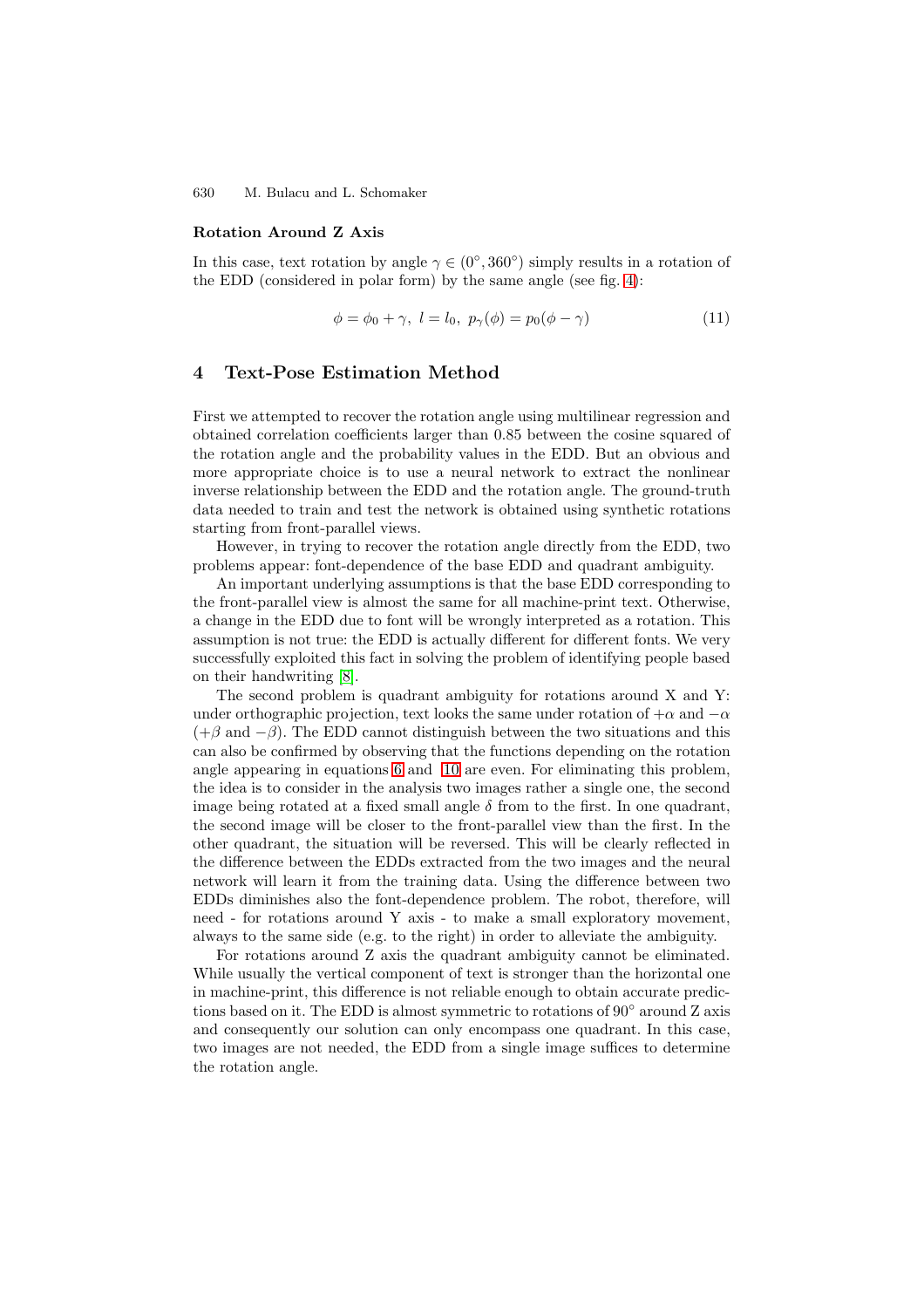# **5 Results**

We used a Sony Evi D-31 PAL controllable camera to collect 165 images containing text in front-parallel view (gray-scale, 8 bits/pixel, 748x556 resolution). We strived to obtain sufficient variability in the dataset: 10 different fonts, appearing at different sizes in the images, from a single word to a whole paragraph per image. Single-axis synthetic rotations are applied to these images using our own custom-built rotation engine. The number of bins in the EDD was set to  $N = 36$ . This was found to give a sufficiently fine description of text texture  $(10°/bin)$ .

First we verify the validity of our EDD transform model and then we train a neural network to predict the rotation angle and evaluate its performance.

#### **Verification of the Theoretical Model**

From every image in the dataset, we extract the base EDD corresponding to the front-parallel view. We then randomly select a rotation angle and we theoretically compute (using equations [6,](#page-3-0) [10,](#page-4-2) [11\)](#page-5-0) what the EDD should be for the rotated image (forward transform). We then apply the rotation on the image and we directly extract the EDD corresponding to the new pose. We compare the theoretically predicted EDD with the empirically extracted EDD to check the validity of our formal model. An appropriate similarity measure between the two EDDs is Bhattacharyya distance: the distance varies between 0 and 1 and we express it in percentages to have an intuitive measure. If the distance is null, the two distributions are identical.

We applied 400 random rotations on every image around each axis. The average distance is around  $1\%$  (see table [1\)](#page-8-0) and in fig. [5a](#page-6-0) we show its dependence on the rotation angle. For rotations around X and Y axes, the error increases with the rotation angle. At larger angles, text is so compressed that letters



<span id="page-6-0"></span>Fig. 5. a) Verification of theoretical model: Bhattacharyya distance between theoretical and measured EDDs (in percentages). b) Prediction results: angular error (in degrees). Horizontal lines represent average values (from table [1\)](#page-8-0).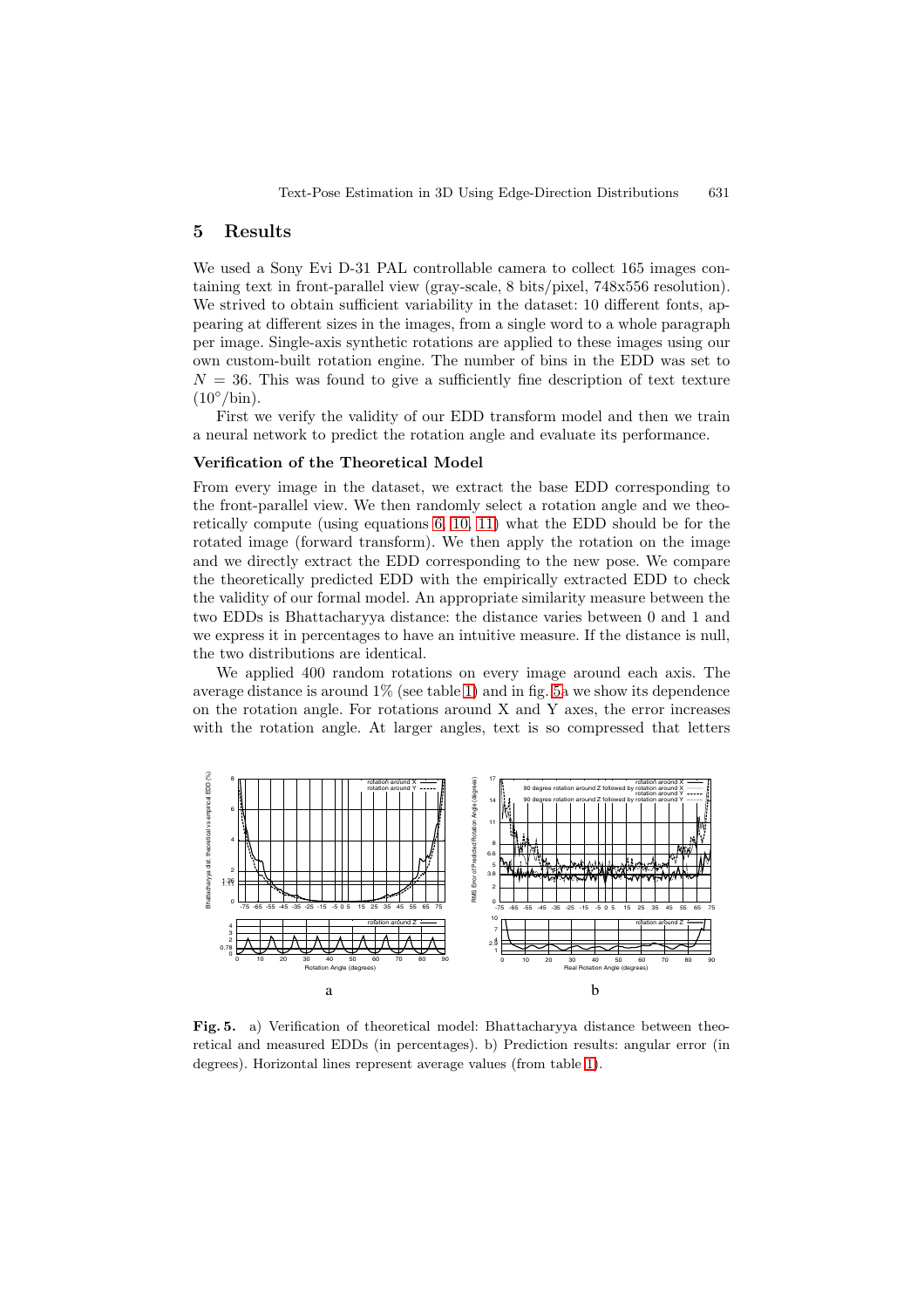

<span id="page-7-0"></span>**Fig. 6.** Typical performance: "good" example up, "bad" example down. Angular predictions are given for rotations around X, Y, Z from left to right panel. Ideally all the experimental points would be placed exactly on the diagonal for perfect predictions.

fuse together in a single lump and our mathematical model no longer correctly describes the changes in the EDD. For rotations around Z, the error is small and does not have a systematic trend, but we can observe a sampling artifact: the error shows an oscillatory behavior as the probability flows from one bin to another of the EDD.

#### **Evaluation of the Angle Prediction Method**

For predicting the rotation angle from the EDD (inverse transform), we use a standard feed-forward neural network (3 layers, fully connected, nonlinear transfer functions in the hidden layer). The network architecture is 36x10x1 (see fig. [1b](#page-1-0)).

From the start, we split the data into 100 images for training and 65 for testing. Every image is then rotated 400 times at random angles (40000 training examples, 26000 testing examples). For rotations around X and Y, two rotated images are in fact generated with a slight pose difference between them  $\delta = 10°$ . The network is trained to predict the rotation angle (e.g. of the second image) using the difference between the two EDDs. For rotations around Z, a single EDD is used with rotations limited to one quadrant. Fig. [6](#page-7-0) shows how the method performs on two typical examples.

On the test data, we compute the root mean square (RMS) error between the predicted and the real rotation angle. The average angular prediction error is given in table [1.](#page-8-0) The method demonstrates good performance  $(3° - 7°)$  angular error). In fig. [5b](#page-6-0) we show the dependence of the angular error on the rotation angle. As expected, it can be observed again that the error increases at larger angles for rotations around X and Y axes. Another interesting observation is that the prediction error for rotations around Y axis is larger than that for rotations around X axis. So we performed the following simple test: we first rotated all the images by 90◦ around Z and subsequently we applied all the regular analysis. The angular error for rotations around X axis snaps into the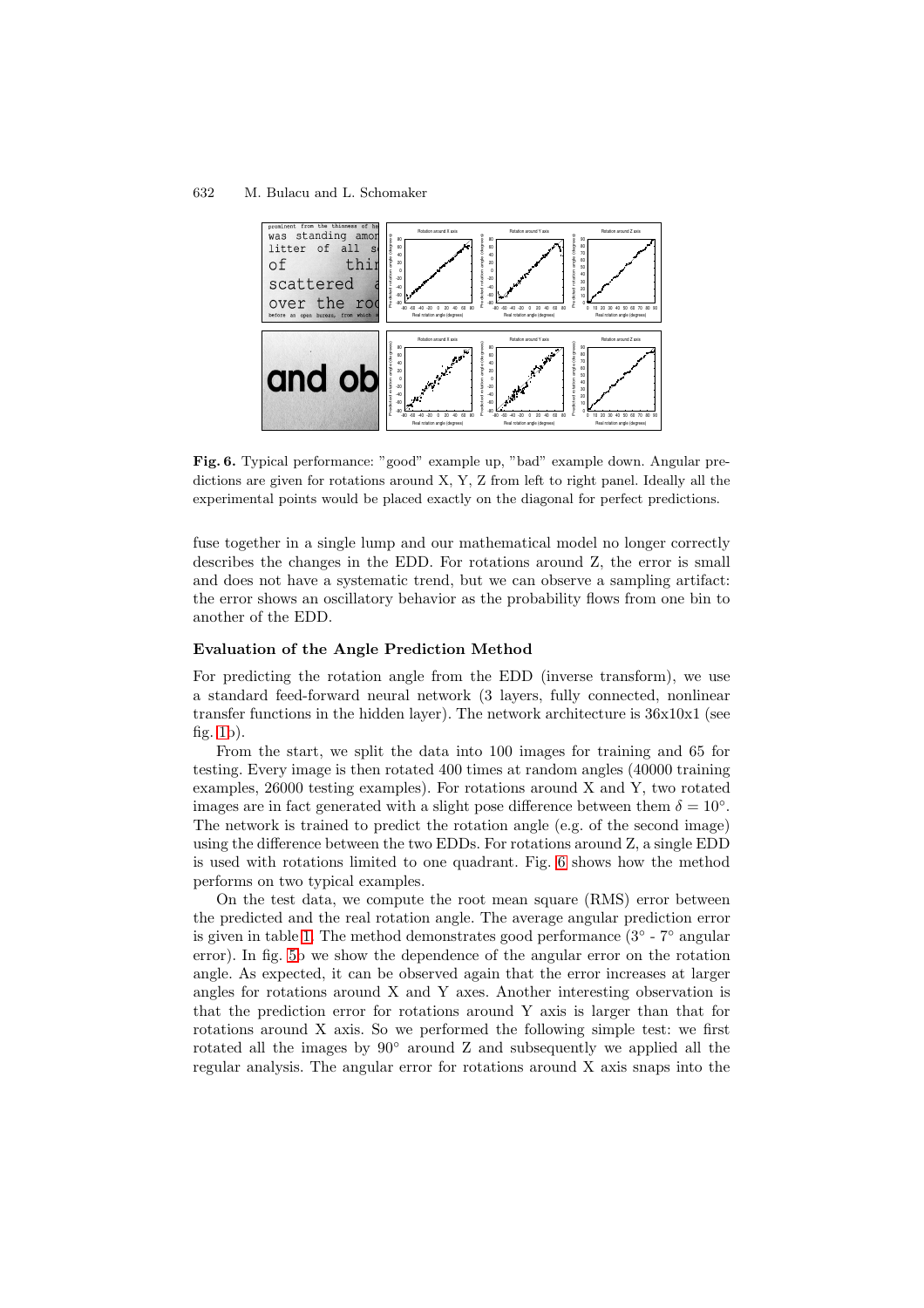<span id="page-8-0"></span>**Table 1.** Correlation between theoretical model and empirical data (column 2). Overall angle prediction error (column 3).

| Rotation<br>around                | Theoretical Model Angle Prediction<br>Error (percentages) | Error (degrees)            |
|-----------------------------------|-----------------------------------------------------------|----------------------------|
| X axis (pitch)                    | $1.36\%$                                                  | $3.8^\circ$                |
| Y axis $(yaw)$<br>$Z$ axis (roll) | 1.11%<br>0.78%                                            | $6.6^\circ$<br>$2.9^\circ$ |

range of errors for rotations around Y axis and the reverse (see fig[.5b](#page-6-0)), proving to be an inherent property of the data. The explanation is that the vertical component of text is more reliable than the horizontal one and, as it is most affected by rotations around X axis, the prediction is more accurate in this case. Unfortunately, rotations around Y axis represent the case of most interest for our robotic application.

For rotations around Z axis, we can observe that for angles  $\gamma$  close to 0<sup>°</sup> and 90◦ the error increases as confusion appears (especially for uppercase characters) between the vertical and the horizontal components, which are the most prominent in the EDD. This is the reason why we opted for a single quadrant solution for this type of rotation.

The method becomes unreliable for small characters (less than 20 pixels in height or width) as the EDD cannot be consistently extracted. We found that the method works well if more than 10 characters are present in the image (see fig. [6\)](#page-7-0). In a qualitative evaluation, we found that the proposed method works also on-line in combination with our controllable camera. The neural network, trained and tested off-line on synthetic rotations, estimates reasonably well textpose during on-line operation under real rotations. The errors are, nevertheless, relatively larger. We found that Greek fonts can be handled too by the same neural network. It is important to note at this point that the proposed algorithm is lightweight, on average 70 msec being necessary on a 3.0 GHz processor to extract the EDDs from 2 images and run the neural network on their difference to predict the rotation angle. Therefore, using the robot's ability to make small exploratory movements seems like an attractive idea for solving the poseestimation problem. We treated here only canonical rotations. The method can be directly extended to two-axis rotations. We have not addressed free three-axis rotations. The proposed texture-based method for text-pose estimation does not impose constraints on text layout. It works even when text lines are not present or they are very short.

### **6 Conclusions**

We presented a method for estimating the orientation of planar text surfaces using the edge-direction distribution (EDD) in combination with a neural network. We considered single-axis rotations and we developed a mathematical model to analyze how the EDD changes with the rotation angle under orthographic projection. We numerically verified the validity of our underlying mathematical model. In order to solve the quadrant ambiguity and improve performance, for